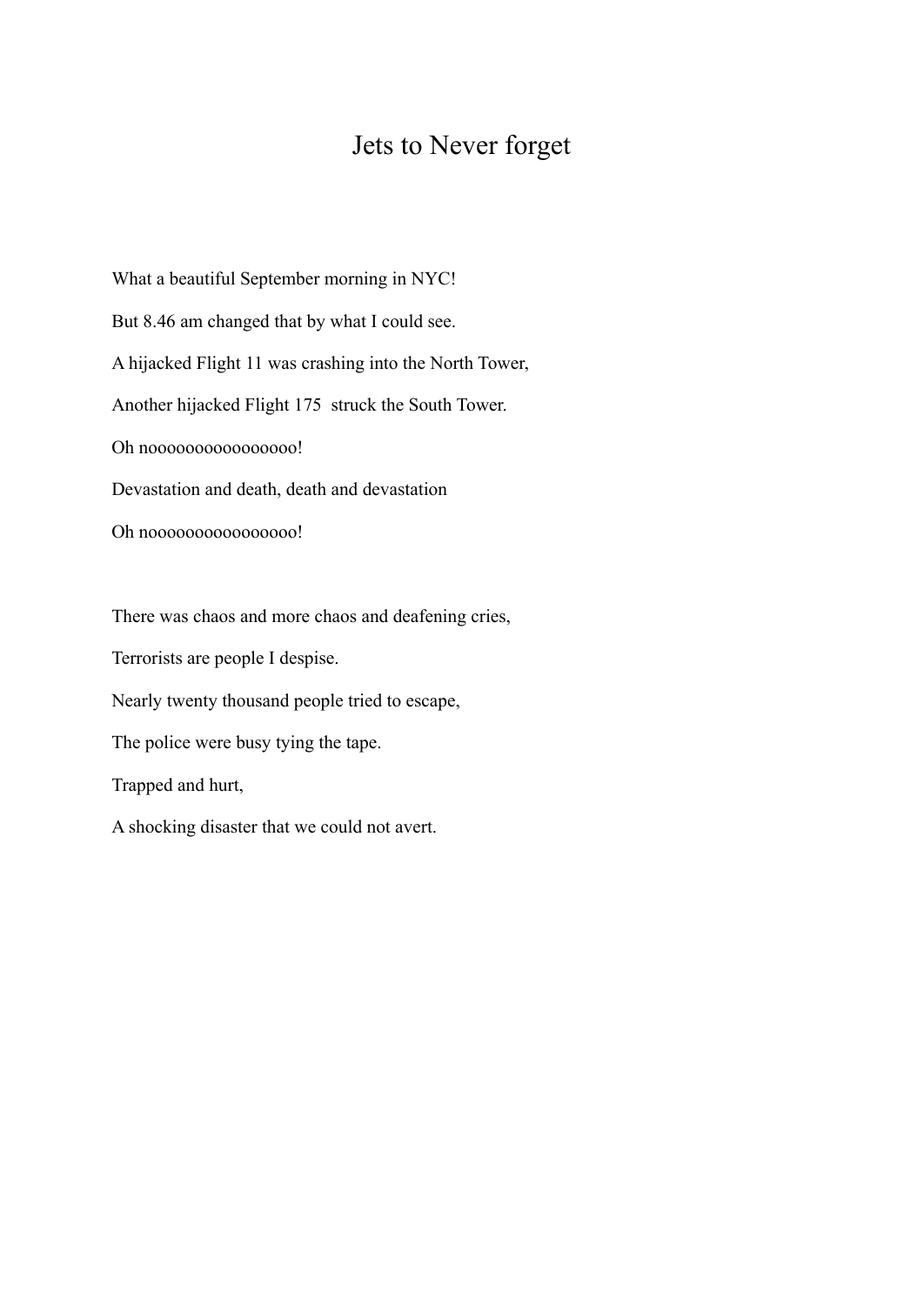Nineteen al-Qaeda terrorists brought down 220 storeys, All the turmoil, bloodshed, cries for help and too many worries. These fanatics were still not content and flew a third plane into the Pentagon.

New York! New York! A tragedy was unfolding Trauma after trauma, the sleepless city was breathless and dying. Three planes crashing and 99 elevators halting, 93 nations and 2,977 people dying.

God, where were you when these Islamists tarnished your reputation? Does religion dictate that it is wonderful to marvel at destruction? The fire from the jet fuel raged as did my fury, The Fire Brigade did their best shouting " Save a life! Hurry"

The Twin towers began to cave in, The onlookers stared in disbelief and were shocked by the din. Tears were flowing and bodies were piling Volunteers rushing here and there and always trying To turn Ground Zero into a scene of rescue whilst uncontrollably crying.